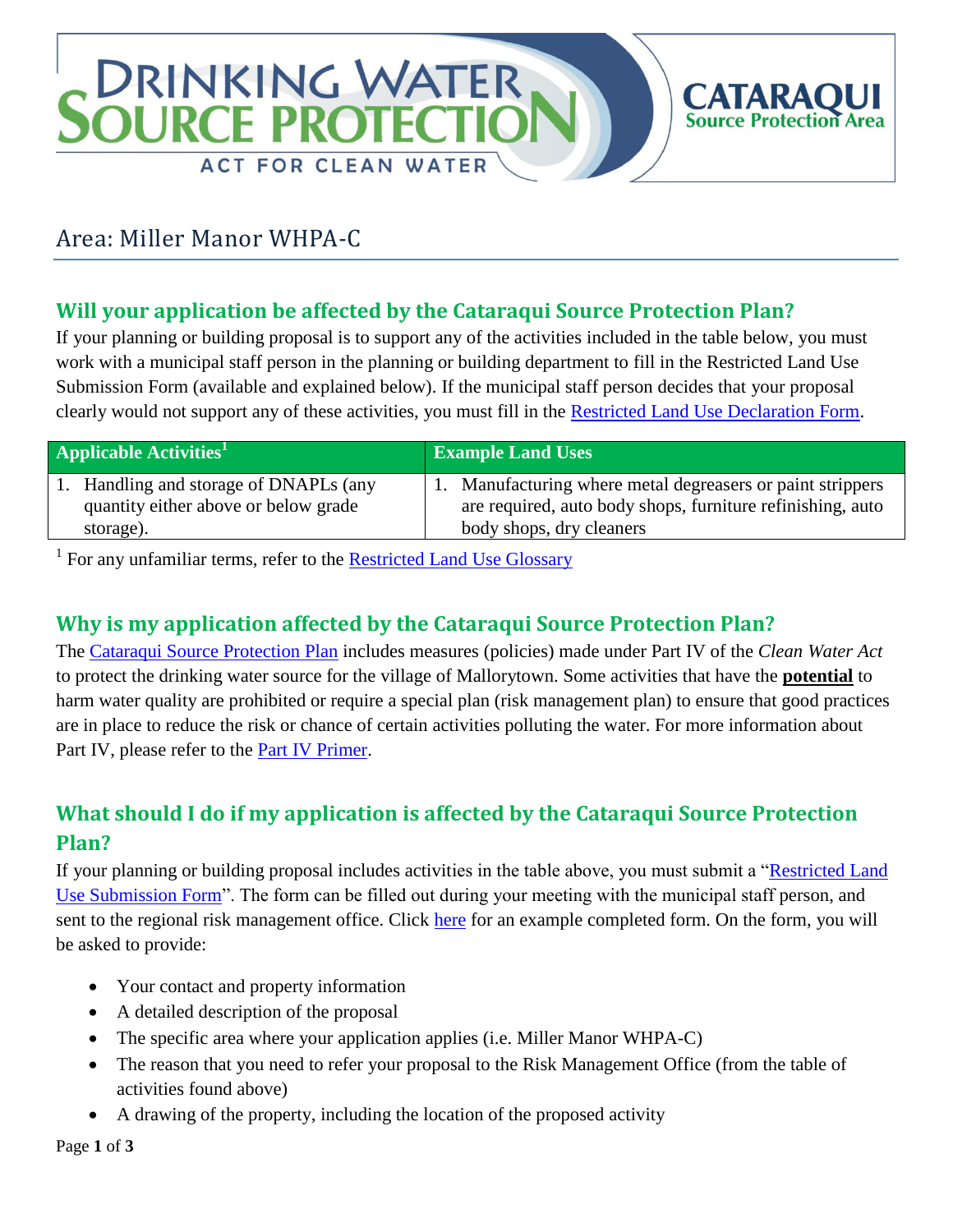#### **What happens once I've submitted the Risk Management Office Submission Form?**

A Risk Management Official will examine your proposed development to determine if the associated activity (or activities) is prohibited or if it requires a risk management plan under the Cataraqui Source Protection Plan. The Risk Management Official's decision is based on policies included in the Cataraqui Source Protection Plan. Within ten (10) business days after receiving the Submission Form, the Risk Management Official will issue a Notice or letter. The municipality will also be provided with copies of this correspondence.

| Notice or Letter                                      | <b>What this means</b>                                  |
|-------------------------------------------------------|---------------------------------------------------------|
| Notice: the proposal does not require a risk          | You now have the proof from the Risk Management         |
| management plan and/or no part of the proposal is     | Official that there are no requirements under Part IV   |
| prohibited.                                           | of the Clean Water Act and you can continue to work     |
|                                                       | with the municipality on your application.              |
| Notice: a risk management plan is required and one is | If modifications to the plan are not necessary, you now |
| already in place.                                     | have the proof from the Risk Management Official        |
|                                                       | that there are no additional requirements under the     |
|                                                       | Clean Water Act and you can continue to work with       |
|                                                       | the municipality on your application.                   |
| Letter: a risk management plan is required or the     | You must work with the Risk Management Official to      |
| proposal involves prohibited activities.              | negotiate a risk management plan before continuing      |
|                                                       | with your planning or building application* OR          |
|                                                       |                                                         |
|                                                       | In the case of a prohibition, your proposal cannot      |
|                                                       | proceed.                                                |

\*When a risk management plan is agreed to, a copy of the plan with a notice will be provided by the risk management official. The municipality will need a copy of the notice as proof that the required plan is in place before the planning and/or building application process can continue.

#### **How do I contact the Regional Risk Management Office?**

The Cataraqui Region Conservation Authority provides the risk management services for most municipalities with drinking water systems in the Cataraqui Region (with the exception of the Township of Leeds and the Thousand Islands). The Risk Management Officials from the Cataraqui Source Protection Authority are fully certified and carry provincial identification. Please contact Holly Evans if you have any questions.

#### *Regional Risk Management Office*

613-546-4228 or 1-877-956-2722

Risk Management Official/Inspector Lead: **Holly Evans (**ext. **233)** [hevans@crca.ca](mailto:hevans@crca.ca)

Risk Management Official/Inspector Support: **Andrew Schmidt** (ext. **244)** [aschmidt@crca.ca](mailto:aschmidt@crca.ca)